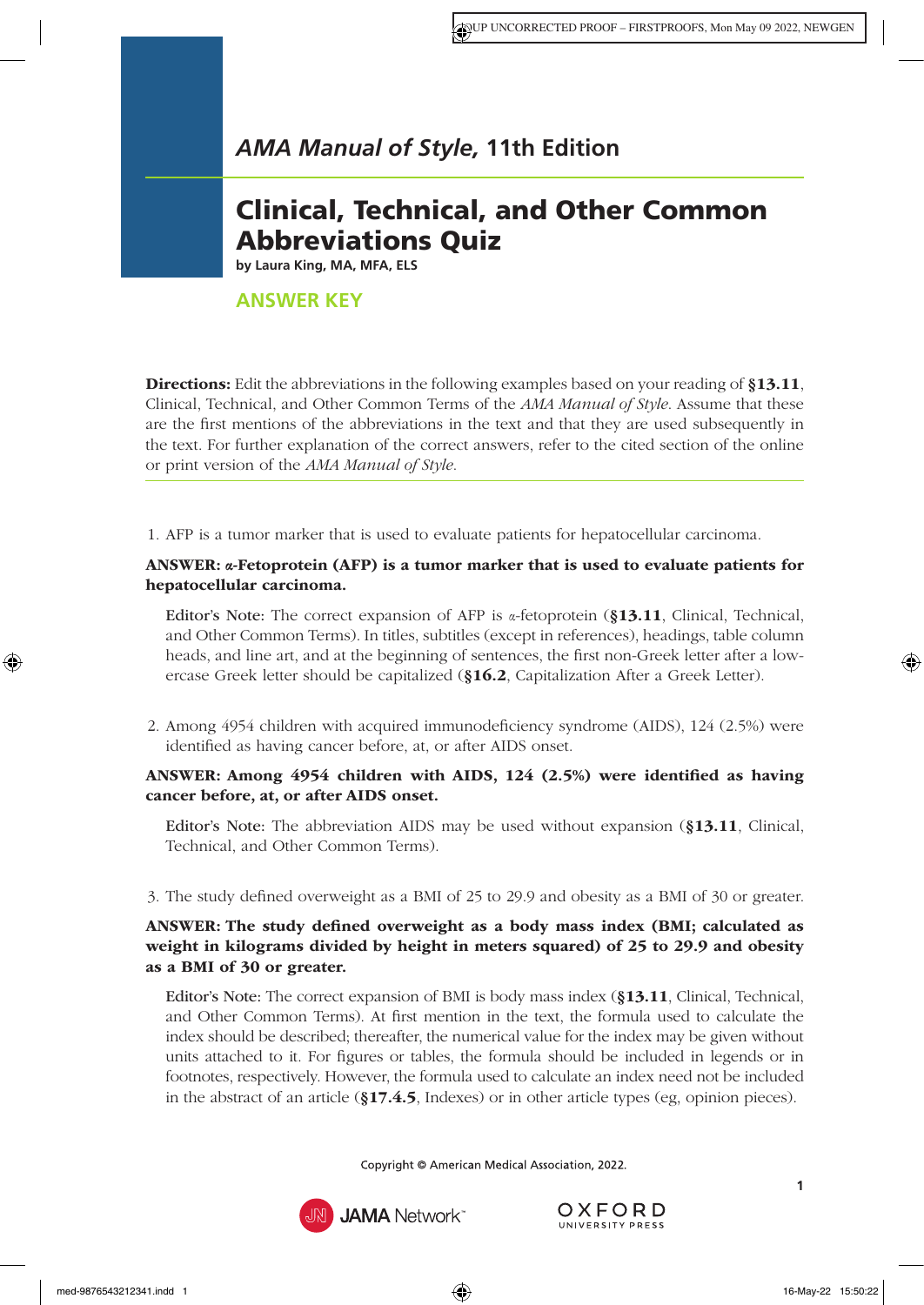4. The proteomic analysis of the vitreous fluid showed significantly increased levels of complement factor B, complement C3, complement C9, and complement C4b.

# ANSWER: The proteomic analysis of the vitreous fluid showed significantly increased levels of complement factors B, C3, C9, and C4b.

Editor's Note: When used with a number, the term *complement* does not need to be expanded (§13.11[, Clinical, Technical, and Other Common Terms\)](https://www.amamanualofstyle.com/view/10.1093/jama/9780190246556.001.0001/med-9780190246556-chapter-13-div1-48).

5. Forced expiratory flow between 25% and 75% (FEF25%-75%) has been proposed as an approximate measure of the caliber of distal airways.

# ANSWER: Forced expiratory flow, midexpiratory phase (FEF<sub>25%-75%</sub>), has been proposed as an approximate measure of the caliber of distal airways.

Editor's Note: The abbreviation FEF<sub>25%-75%</sub> uses subscript numerals and is defined as forced expiratory flow, midexpiratory phase (§13.11[, Clinical, Technical, and Other Common Terms](https://www.amamanualofstyle.com/view/10.1093/jama/9780190246556.001.0001/med-9780190246556-chapter-13-div1-48)).

6. The skin, liver, and gastrointestinal tract are the main targets of acute graft-versus-host disease (GVHD).

#### ANSWER: The skin, liver, and gastrointestinal tract are the main targets of acute graftvs-host disease (GVHD).

Editor's Note: The correct expansion of GVHD is graft-vs-host disease (§13.11[, Clinical,](https://www.amamanualofstyle.com/view/10.1093/jama/9780190246556.001.0001/med-9780190246556-chapter-13-div1-48) [Technical, and Other Common Terms\).](https://www.amamanualofstyle.com/view/10.1093/jama/9780190246556.001.0001/med-9780190246556-chapter-13-div1-48)

7. In obese patients, insulin resistance is strongly correlated with both triglyceride and highdensity lipoprotein (HDL) cholesterol concentrations.

# ANSWER: In patients with obesity, insulin resistance is strongly correlated with both triglyceride and high-density lipoprotein cholesterol (HDL-C) concentrations.

Editor's Note: The correct abbreviation for high-density lipoprotein cholesterol is HDL-C (§13.11[, Clinical, Technical, and Other Common Terms\).](https://www.amamanualofstyle.com/view/10.1093/jama/9780190246556.001.0001/med-9780190246556-chapter-13-div1-48) Also note the person-first language (obese patients→patients with obesity) (§11.12.6[, Terms for Persons With Diseases,](https://www.amamanualofstyle.com/view/10.1093/jama/9780190246556.001.0001/med-9780190246556-chapter-11-div2-26)  [Disorders, or Disabilities\).](https://www.amamanualofstyle.com/view/10.1093/jama/9780190246556.001.0001/med-9780190246556-chapter-11-div2-26)

8. This study was conducted to assess the effect of intravenous immunoglobulin (Ig) therapy on serum levels of immunoglobulin G1 (IgG1) and immunoglobulin G4 antibodies against desmoglein 1 and desmoglein 3 in patients with pemphigus vulgaris.

# ANSWER: This study was conducted to assess the effect of intravenous immunoglobulin therapy on serum levels of IgG1 and IgG4 antibodies against desmoglein 1 and desmoglein 3 in patients with pemphigus vulgaris.

Editor's Note: The term *immunoglobulin* should be abbreviated only with specification of a class, and there is no need to expand *Ig* to *immunoglobulin* when mentioning classes (eg, IgA not immunoglobulin A [IgA]) (§13.11[, Clinical, Technical, and Other Common Terms\).](https://www.amamanualofstyle.com/view/10.1093/jama/9780190246556.001.0001/med-9780190246556-chapter-13-div1-48)

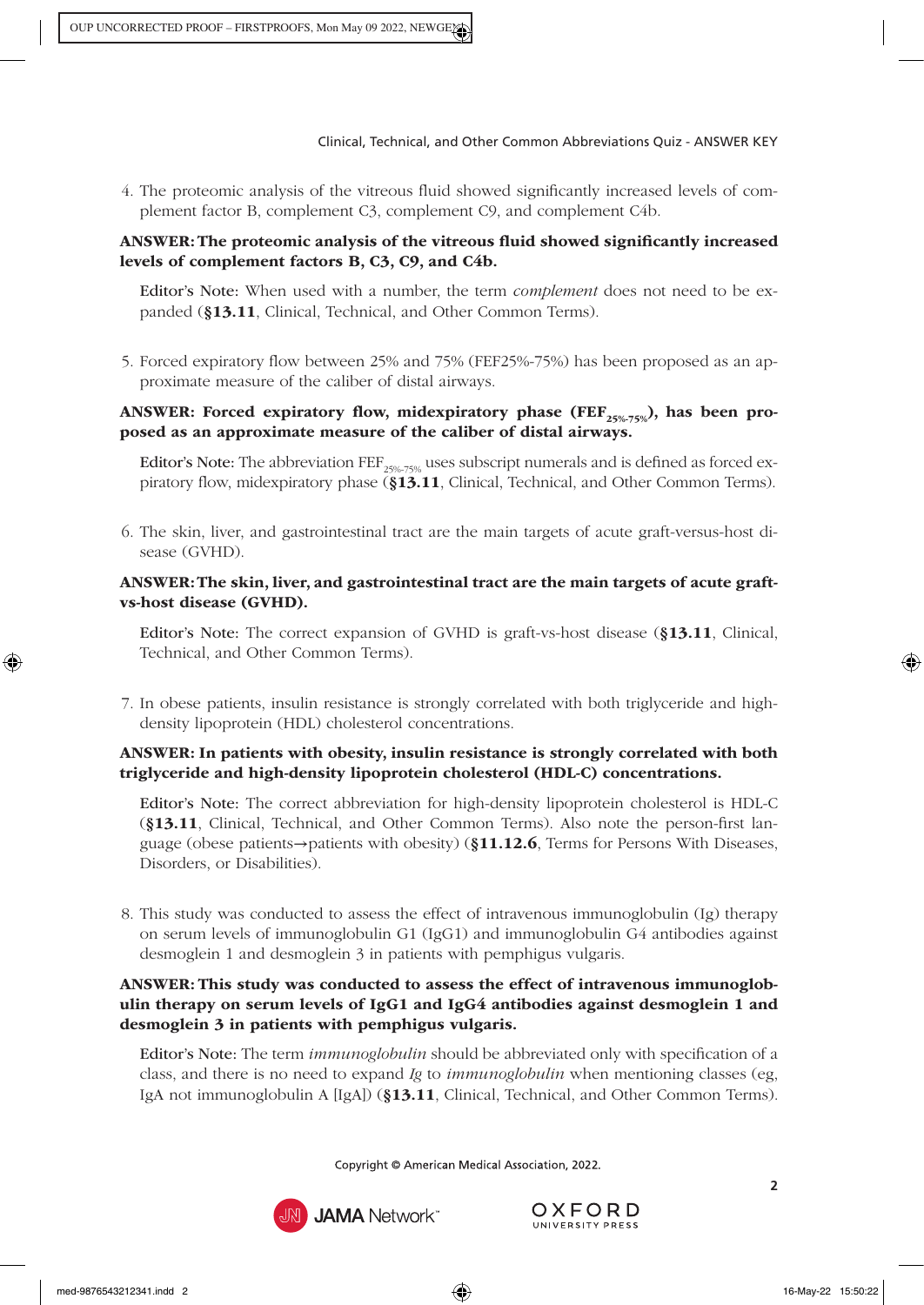9. The compressed images had a mean size of 53 kilobytes (kb) (range, 48-67 kb).

# ANSWER: The compressed images had a mean size of 53 kB (range, 48-67 kB).

Editor's Note: Kilobyte is abbreviated as kB and does not need to be expanded at first mention (§13.12[, Units of Measure\).](https://www.amamanualofstyle.com/view/10.1093/jama/9780190246556.001.0001/med-9780190246556-chapter-13-div1-49)

10. We searched MEDLINE (January 1, 1965, through September 30, 2021) for the following MESH terms: *intensive care units, hospitalization, medical staff, hospital organization and administration, personnel staffing and scheduling,* and *length of stay*.

ANSWER: We searched MEDLINE (January 1, 1965, through September 30, 2021) for the following MeSH (Medical Subject Headings) terms: *intensive care units*, *hospitalization*, *medical staff*, *hospital organization and administration*, *personnel staffing and scheduling*, and *length of stay*.

Editor's Note: The correct abbreviation is MeSH; note that the phrase *Medical Subject Headings* is capitalized. Some terms may be known better in their abbreviated form (eg, HIPAA), and abbreviating them at first mention (with the expanded form following in parentheses) may be appropriate (§13.11[, Clinical, Technical, and Other Common Terms](https://www.amamanualofstyle.com/view/10.1093/jama/9780190246556.001.0001/med-9780190246556-chapter-13-div1-48)).

11. After she underwent translocation of her maculae, the patient's best-corrected visual acuity improved from 20/200 to 20/30 oculus dexter and from 20/180 to 20/100 ocular sinister.

# ANSWER: After she underwent translocation of her maculae, the patient's best-corrected visual acuity improved from 20/200 to 20/30 OD and from 20/180 to 20/100 OS.

Editor's Note: The ophthalmologic abbreviations OD and OS should not be expanded and are used only with numbers (§13.11[, Clinical, Technical, and Other Common Terms\)](https://www.amamanualofstyle.com/view/10.1093/jama/9780190246556.001.0001/med-9780190246556-chapter-13-div1-48).

12. Measurement of the partial pressure of arterial carbon dioxide  $(PaCO<sub>2</sub>)$  is a useful tool in evaluating alveolar ventilation.

#### ANSWER: Measurement of Paco<sub>2</sub> is a useful tool in evaluating alveolar ventilation.

**Editor's Note:** The abbreviation  $Paco_2$  may be used without expansion. Note that  $co$  is set in small capital letters (§13.11[, Clinical, Technical, and Other Common Terms;](https://www.amamanualofstyle.com/view/10.1093/jama/9780190246556.001.0001/med-9780190246556-chapter-13-div1-48) §14.16.1[, Symbols\).](https://www.amamanualofstyle.com/view/10.1093/jama/9780190246556.001.0001/med-9780190246556-chapter-14-div2-86)

13. This study reports the results of an ongoing multicenter trial of suppressive oral acyclovir, 400 mg bid, given to patients with a history of frequently recurrent genital herpes infection.

# ANSWER: This study reports the results of an ongoing multicenter trial of suppressive oral acyclovir, 400 mg twice a day, given to patients with a history of frequently recurrent genital herpes infection.

Editor's Note: Because of the danger in misinterpreting dosages, do not use the abbreviations qd (every day), bid (twice a day), tid  $(3 \text{ times a day})$ , and qid  $(4 \text{ times a day})$  ([§13.11](https://www.amamanualofstyle.com/view/10.1093/jama/9780190246556.001.0001/med-9780190246556-chapter-13-div1-48), [Clinical, Technical, and Other Common Terms\)](https://www.amamanualofstyle.com/view/10.1093/jama/9780190246556.001.0001/med-9780190246556-chapter-13-div1-48).